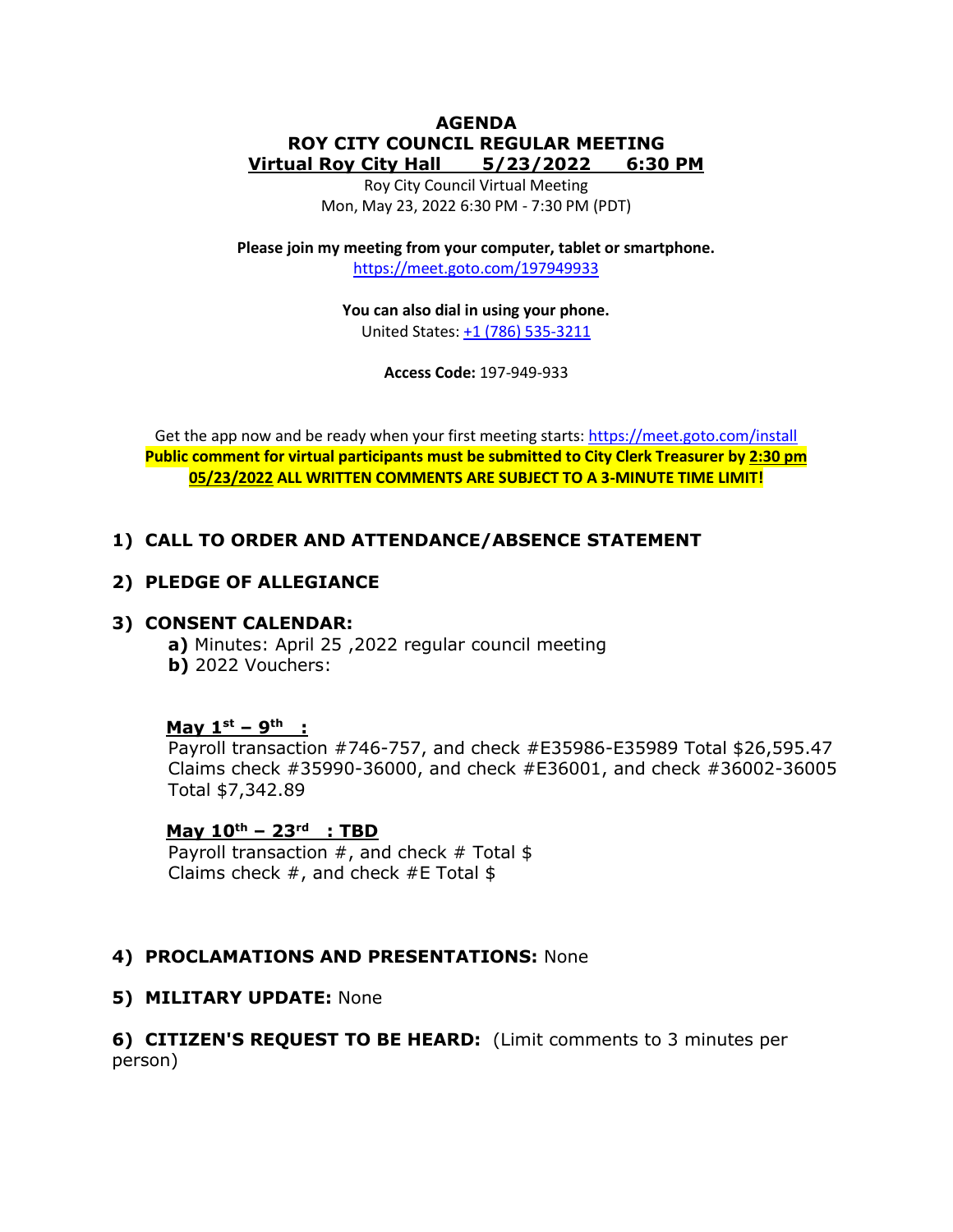# **7) PUBLIC HEARINGS:** None

# **8) ORDINANCES:**

### ORDINANCE NO. 1000

AN ORDINANCE OF THE CITY OF ROY, PIERCE COUNTY, WASHINGTON, AMENDING THE ROY CITY CODE, TITLE 1, *ADMINISTRATION*, CHAPTER 6, *CITY OFFICERS AND EMPLOYEES*, SECTION 1-6-6, *WORKING HOURS; CITY HALL HOURS*, TO CHANGE THE CITY HALL OFFICE HOURS. **FIRST READING** 

ORDINANCE NO. 1001

AN ORDINANCE OF THE CITY OF ROY, PIERCE COUNTY, WASHINGTON, SETTING HOURS OF AVAILBILITY FOR ACCESS TO VIEW THE CITY OF ROY HISTORICAL DOCUMENTS, AND LIMITING THE GUESTS TO TWO (2) VISITORS PER VIEWING DUE TO SECURITY ISSUES. **FIRST READING**

ORDINANCE NO. 1002

AN ORDINANCE OF THE CITY COUNCIL OF THE CITY OF ROY, PIERCE COUNTY, WASHINGTON, AMENDING THE ROY CITY CODE TITLE 6, PUBLIC SAFETY, CHAPTER 3, OFFENSES, TO ESTABLISH STATUTES RELATING TO URINATING IN PUBLIC**. FIRST AND FINAL READING**

# **9) RESOLUTIONS:** None

# **10) OLD BUSINESS:**

# **11) NEW BUSINESS:**

Council Vacancy Planning Commission Vacancy

**\*\*\*OPMA/PRA emergency proclamation to expire June 1 After two years** of operating under a state emergency proclamation, pandemic-related measures for public meetings and public records will be lifted on June 1, 2022.